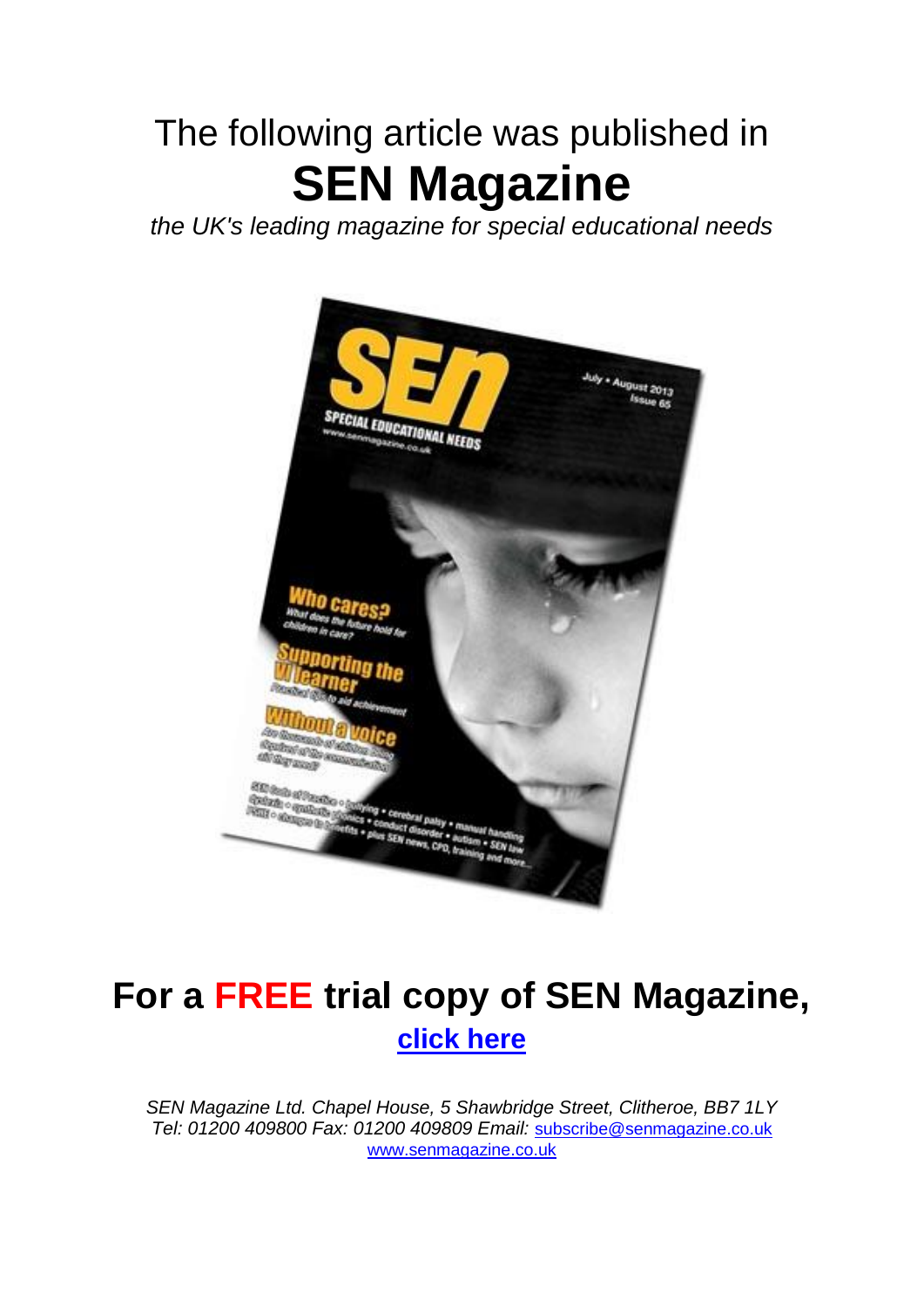# Without a voice

*Thousands of children may be missing out on the right to communicate.*  **Cathy Harris** *assesses the implications of a landmark AAC report*

I f you are unable to walk, it is natural<br>to expect access to a wheelchair. If<br>you cannot talk or express yourself,<br>why then are you unable to access<br>a communication aid that could change f you are unable to walk, it is natural to expect access to a wheelchair. If you cannot talk or express yourself, why then are you unable to access your life, giving you the independence a wheelchair gives the non-walker?

It is a human right to be empowered to communicate. Yet in the UK, low levels of public recognition exist around augmentative and alternative communication (AAC) and in particular the needs and abilities of those who need AAC support. Without access to AAC, life for those with speech difficulties can be lonely, difficult and isolating.

There is currently little consistency in how people are identified, assessed and offered AAC devices and there is great variation in service provision across the UK. The bottom line is that many local areas are failing to make effective provision and support available.

The tides are shifting, though. In the last few years we have seen the benefits of increased awareness of the vital importance communication plays in our children's lives and how recognising a language delay or more complex speech, language and communication needs (SLCN) can change outcomes.

This has been thanks to efforts stemming from John Bercow MP's



Without the right support, communication can be challenging for those with SLCN.

## *Life for those with speech difficulties can be lonely, difficult and isolating*

influential *Bercow Review of Services for Children and Young People with Speech, Language and Communication Needs*, the work of Jean Gross in her role as the Government's Communication Champion, and that of the Hello campaign (National Year of Communication).

A new report, *Shining a Light on Augmentative and Alternative Communication*, places AAC firmly in the spotlight, providing up-to-date information on this important issue.

#### **Explaining AAC**

Children or adults may have difficulty expressing themselves in a way that is understood by others. This could be due to a lack of speech, difficulties with speech intelligibility or motor speech difficulties (controlling the physical movements necessary for speaking), and can result from many congenital or acquired difficulties, such as cerebral palsy or stroke.

AAC covers a range of strategies, equipment, systems, methods and techniques used by people who have impairments of speech, language or communication.

These approaches may be unaided or aided and used to augment or provide alternative approaches that utilise visual, spoken and written mediums. AAC can include use of eyes, facial expression, gesture, signing, symbols,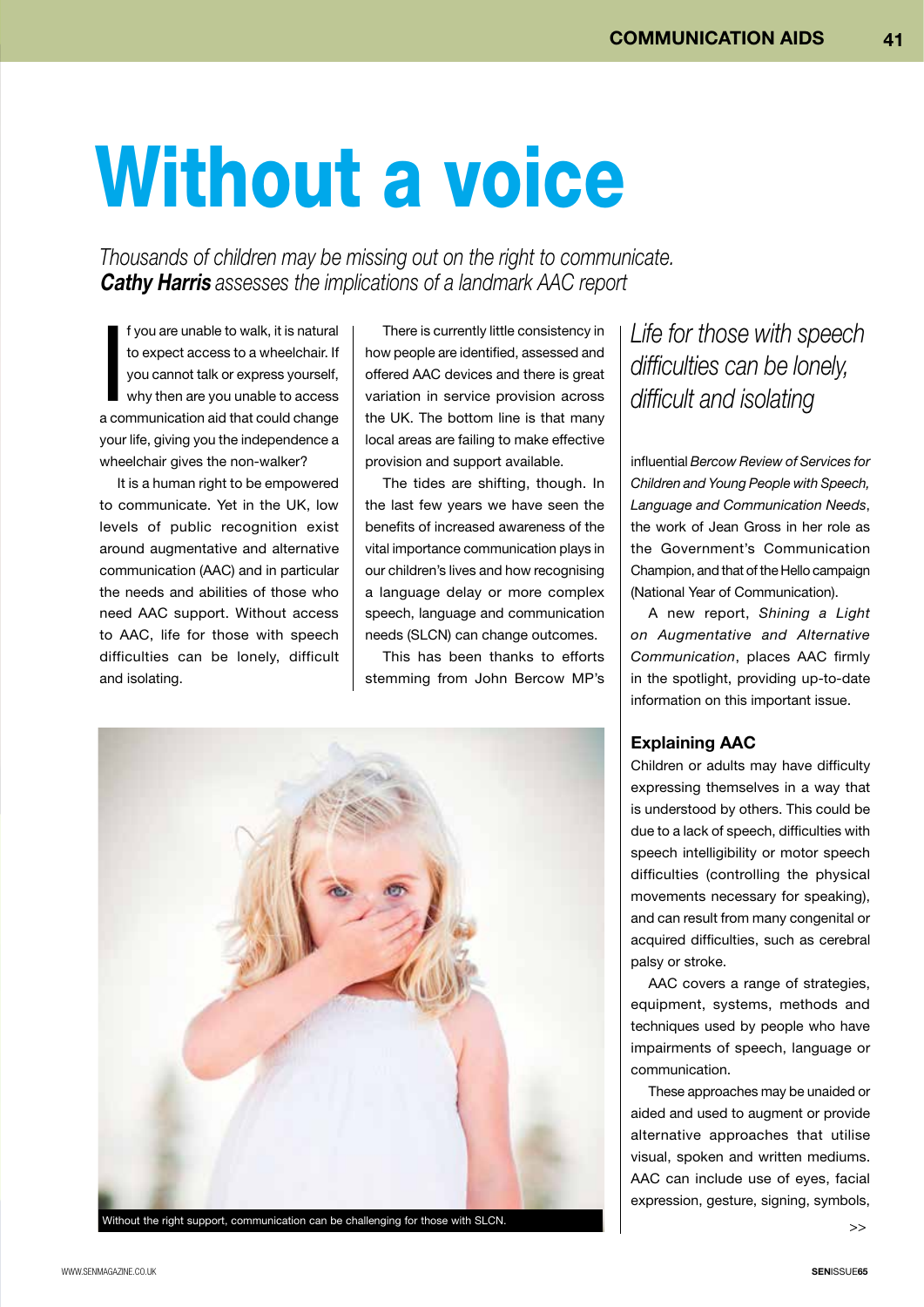communication boards or books and technology-based systems such as voice output communication aids (VOCAs). AAC may incorporate the integration of a range of different systems in different settings.

The idea behind AAC is to use a person's abilities, whatever they are, to compensate for their difficulties and to make communication as quick, simple and effective as possible when speech is impaired.

The *Shining a Light on AAC* report has put forward new definitions including:

#### **Unaided communication**

This refers to those methods of communication which do not involve additional equipment, such as signing, body language, eye pointing, facial expression and gesturing.

#### AAC usage at a glance

Research estimates suggest that:

- just over 0.5 per cent of the population could benefit from some type of AAC. This equates to nearly a third of a million people across the UK
- more than 75,000 children and young people across the UK are benefitting or may benefit from AAC support
- of these, 7,500 children and young people could benefit from powered communication aids
- only 2,000 children and young people currently have access to powered communication aids, suggesting that 5,500 of those who could benefit are currently without access.

*The statistics are for children and young people aged from birth to 19 in the UK, based on 2011 midyear data (an update of the 2011 census data, Office for National Statistics).*

### *The time taken to seek funding for services has a negative impact on provision*

#### **Aided communication**

This describes those methods of communication which involve using additional equipment, such as picture, symbol, letter or word boards, or books and technology-based systems such as voice output communication aids. This may be used alongside speech and unaided communication.

#### **Low-tech aided communication**

These systems are those that do not require power to function, such as picture, photo/symbol, letter or word boards or books. It can also include objects of reference, or the use of everyday objects that support communication.

#### **High-tech (powered) aided communication**

These technology-based systems require some power to function, ranging from systems such as single recorded message output devices to more complex systems that take text or symbol input and produce a speech output.

#### **Communication aid**

A communication aid is a piece of equipment that helps a person to communicate. These aids range from letter, word, symbol or picture boards to any technology-based system such as a voice output communication aid.

#### **The evidence about AAC**

The research was the culmination of a three-year AAC Evidence Base research project funded by the National

Lottery through the Big Lottery Fund. Commissioned by Communication Matters, the research was carried out by the University of Sheffield, in collaboration with an honorary researcher from Barnsley Hospital NHS Foundation Trust, and Manchester Metropolitan University.

It has, for the first time, brought together the prevalence figures around those who are currently using AAC as well as looking at any unmet need (see panel bottom left).

The research identified that new technologies have emerged, and continue to develop rapidly, bringing more and more opportunities for professionals to support those who have difficulty communicating.

One of the biggest challenges we face is a lack of consistency in service provision across the UK, with almost no services currently having the interdisciplinary skills and resources to meet the most complex AAC needs for children and young people. The time taken to seek funding to support these services has a negative impact on provision, and absorbs a considerable amount of professional time.

AAC often does not get the same amount of attention and resources as other areas of SEN and disability provision. Jean Gross recalls an encounter which clearly highlights this predicament: "I vividly remember a teacher saying to me, of a disabled child, 'We can get him a special cup to drink from, but not the means to tell us he's thirsty; we can get him a specially adapted bed, but not the means to tell us he's tired; we can get him an all-singing and dancing wheelchair, but not the means to tell us whether it's comfortable."

Service commissioning and funding arrangements are often inconsistent and sometimes dependent upon inyear savings from other budgets. This is making it difficult for services to plan